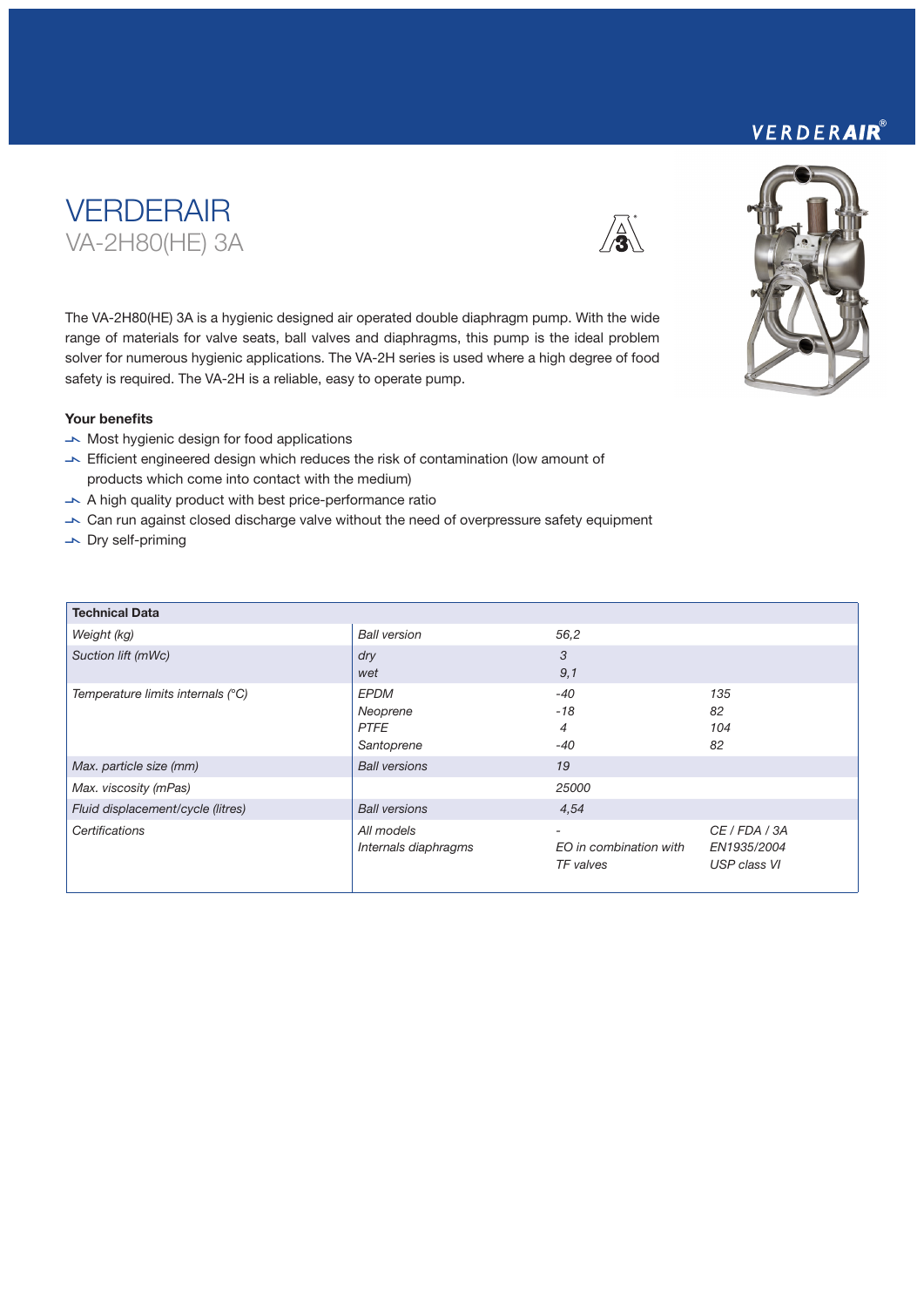## VERDERAIR®





#### Code VA-2H80(HE) No.1 No.2 No.3 No.4 No.5 No.6 No.7 No.8 No. 1 Fluid Section Material No. 5 Diaphragm material No. 7 Pump Style  $\mathbf{r}$  $\overline{\mathsf{Q}}$  EO = EPDM overmolded X = 316 Stainless Steel, Ra : 0,8µm 3A = ball valve execution, 3A SP = Santoprene (leak sensors included) No. 2 Air Section Material No. 8 Wetted material certifications P = Polypropylene No. 6 Connections 21 = EN 10204 type 2.1 D8 = DIN 11851, DN80, male 31 = EN 10204 type 3.1 No. 3 Check Valve seat material T8 = Tri-Clamp (ASME BPE), 3" SE = SS seat with EPDM o-rings No. 4 Check ball valves material  $EP = EPDM$ SP = Santoprene

*NOTE not all combinations are available EN 1935/2004*

EXAMPLE PUMP TYPE VA-2H80(HE)XP SE EP EO D8 3A 31

#### Dimensions (mm)

NE = Neoprene  $\nabla$  TF = PTFE